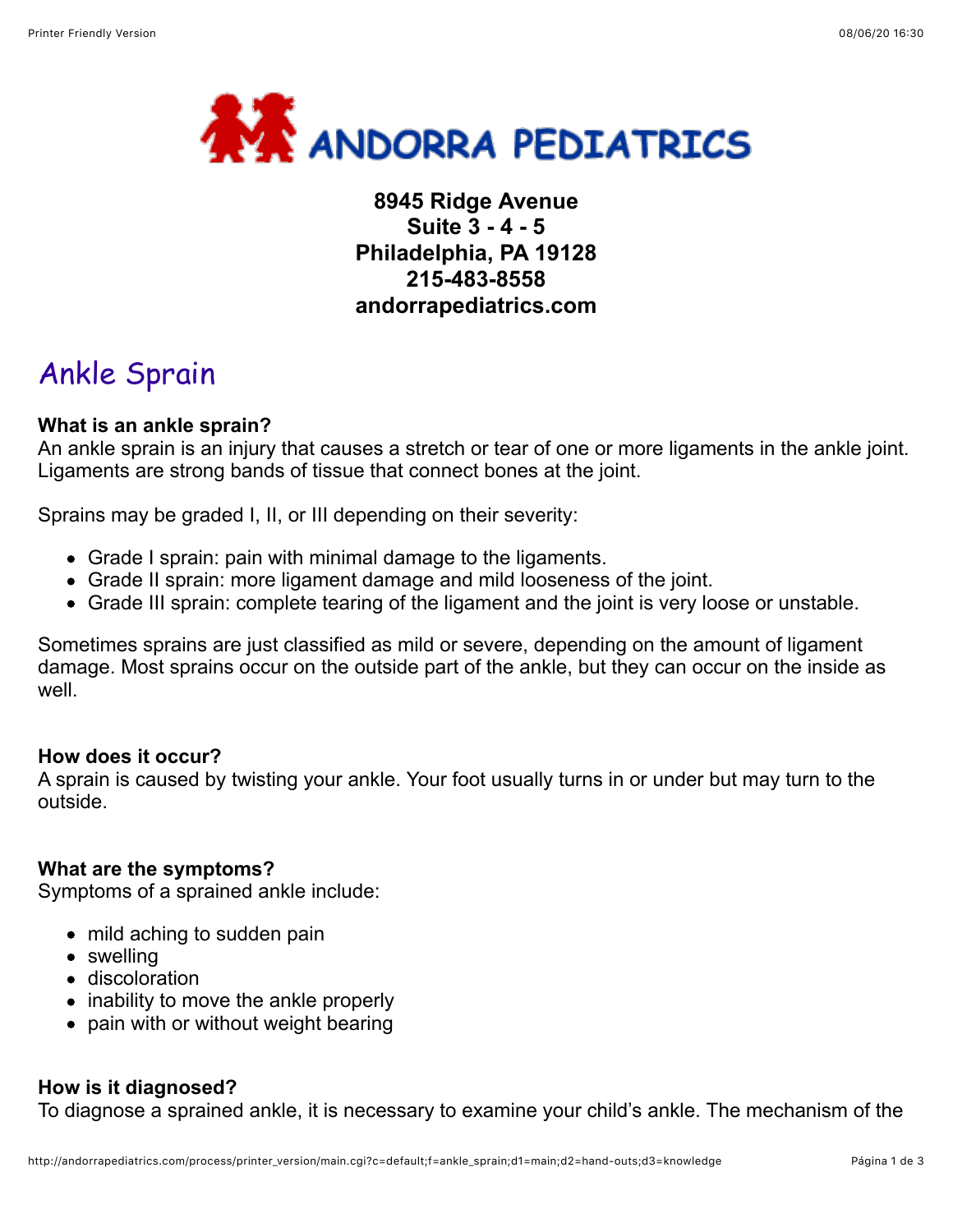injury (how the injury happened) and the severity of your child's symptoms will determine what treatment is necessary.

#### **Are X-rays necessary?**

Most ankle sprains are not associated with bone fractures. X-rays are only necessary if a fracture of the bones of the lower leg (which make up part of the ankle joint) is suspected. Pain above the ankle with or without inability to weight bear, is more suggestive of a fracture.

#### **Treatment may include:**

- Applying ice packs to your ankle for 20 to 30 minutes every 3 to 4 hours for the first 2 to 3 days or until the pain goes away. Thereafter, ice your ankle at least once a day until the other symptoms are gone.
- Elevating your ankle by placing a pillow underneath your foot. Try to keep your ankle above the level of your heart.
- Wrapping an elastic ace bandage around your ankle to keep the swelling from getting worse. Wrap the ace bandage in a figure of 8, leaving the heel and toes open.
- Wearing a lace-up brace or ankle stirrup (an Aircast or Gelcast).
- Using crutches until you can walk without pain.
- Using Ibuprofen (Motrin/Advil) every 6-8 hours for up to 10 days.
- Doing ankle exercises to improve your ankle strength and range of motion. The exercises will help you return to your normal activity or sports.

Rarely, severe ankle sprains with complete tearing of the ligaments (grade III) need surgery. After surgery your ankle will be in a cast for 4 to 8 weeks.

## **How long does it take for an ankle sprain to heal?**

The length of recovery depends on many factors: age, health, severity of injury and previous injuries to that joint.

## **When can I return to my sport or activity?**

The goal of rehabilitation is to return you to your sport or activity as soon as is safely possible. If you return too soon you may worsen your injury, which could lead to permanent damage. Everyone recovers from injury at a different rate. Return to your sport or activity will be determined by how soon your ankle recovers, not by how many days or weeks it has been since your injury occurred.

You may safely return to your sport or activity when, starting from the top of the list and progressing to the end, each of the following is true:

- You have full range of motion in the injured ankle compared to the uninjured ankle.
- You have full strength of the injured ankle compared to the uninjured ankle.
- You can jog straight ahead without pain or limping.
- You can sprint straight ahead without pain or limping.